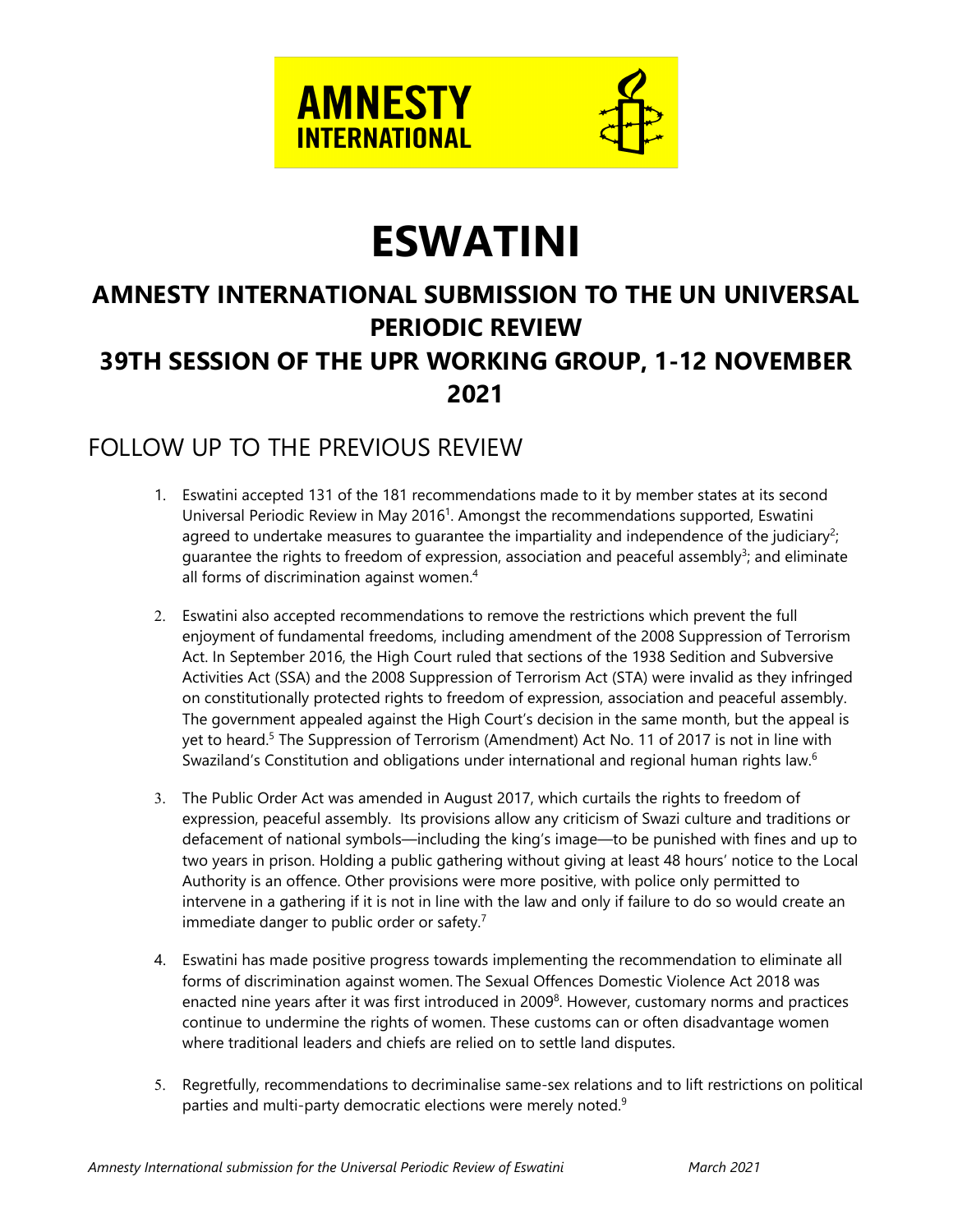6. Eswatini accepted recommendations to ratify the Convention on the Prevention and Punishment of the Crime of Genocide and the Optional Protocols to the Convention against Torture and Other Cruel, Inhuman or Degrading Treatment or Punishment and the Convention on the Elimination of Discrimination against Women but has not done so yet.

## THE NATIONAL HUMAN RIGHTS FRAMEWORK

7. The Constitution of Swaziland, Act No. 1 of 2005 ("the Constitution"), provides that the death sentence shall not be mandatory $^{\text{10}}$ , however Eswatini also only noted recommendations to ratify the Optional Protocol to the International Covenant on Civil and Political Rights.<sup>11</sup>

### RESTRICTIONS TO FUNDAMENTAL FREEDOMS

- 8. Although Eswatini amended the 2008 Suppression of Terrorism Act in 2017, the Act continues to be used to silence and punish dissent. The Act'<sup>s</sup> amendments limit the definitions of what constitutes <sup>a</sup> terrorist act although the wording is overly broad and vague in relation to terrorism related acts. The law also contained provisions that undermined the rights to freedom of expression, association and peaceful assembly. The STA (Amendment) Act 2017 remains inconsistent with Eswatini's obligations under international and regional human rights law as well as Eswatini's Constitution. $^{12}$
- 9. The right to freedom of association and expression is fully entrenched in the Constitution. It provides that "[a] person shall not except with the free consent of that person be hindered in the enjoyment of the freedom of peaceful assembly and association, that is to say, the right to assemble peacefully and associate freely with other persons for the promotion or protection of the interests of that person". 13

#### LAND GOVERNANCE

- 10. The 2005 Constitution stipulates that the state shall "endeavour to settle the land issue and the issue of land concessions expeditiously so as to enhance economic development and the unity of the Swazi people."<sup>14</sup> However, continued delays in legal and policy reform have meant that the governmen<sup>t</sup> is ye<sup>t</sup> to take the necessary steps to ensure security of tenure and protection of right to adequate housing, thus leaving hundreds of people vulnerable to forced evictions. 15
- 11. A draft Land Policy was introduced in 2009, which acknowledges the insecurity of all tenure types as an issue to be addressed. In 2013, <sup>a</sup> Draft Land Bill was introduced which would expressly repeal 19 archaic pieces of legislation.<sup>16</sup> However, while some steps have been taken to finalize both the Draft Land Policy and the Draft Land Bill, neither has been finalised.
- 12. In April 2017, the High Court ruled that the constitutional provision of compensation to evicted residents was limited to evictions carried out by the state with residents affected by forced evictions carried out by private actors excluded from access to certain remedies. This lack of remedy for any forced eviction is contrary to Eswatini'<sup>s</sup> international human rights obligations.

#### SEXUAL AND REPRODUCTIVE HEALTH AND RIGHTS

13. Abortion remains illegal in Eswatini, except in instances provided for under section 15 (5) of the Constitution of Eswatini. 17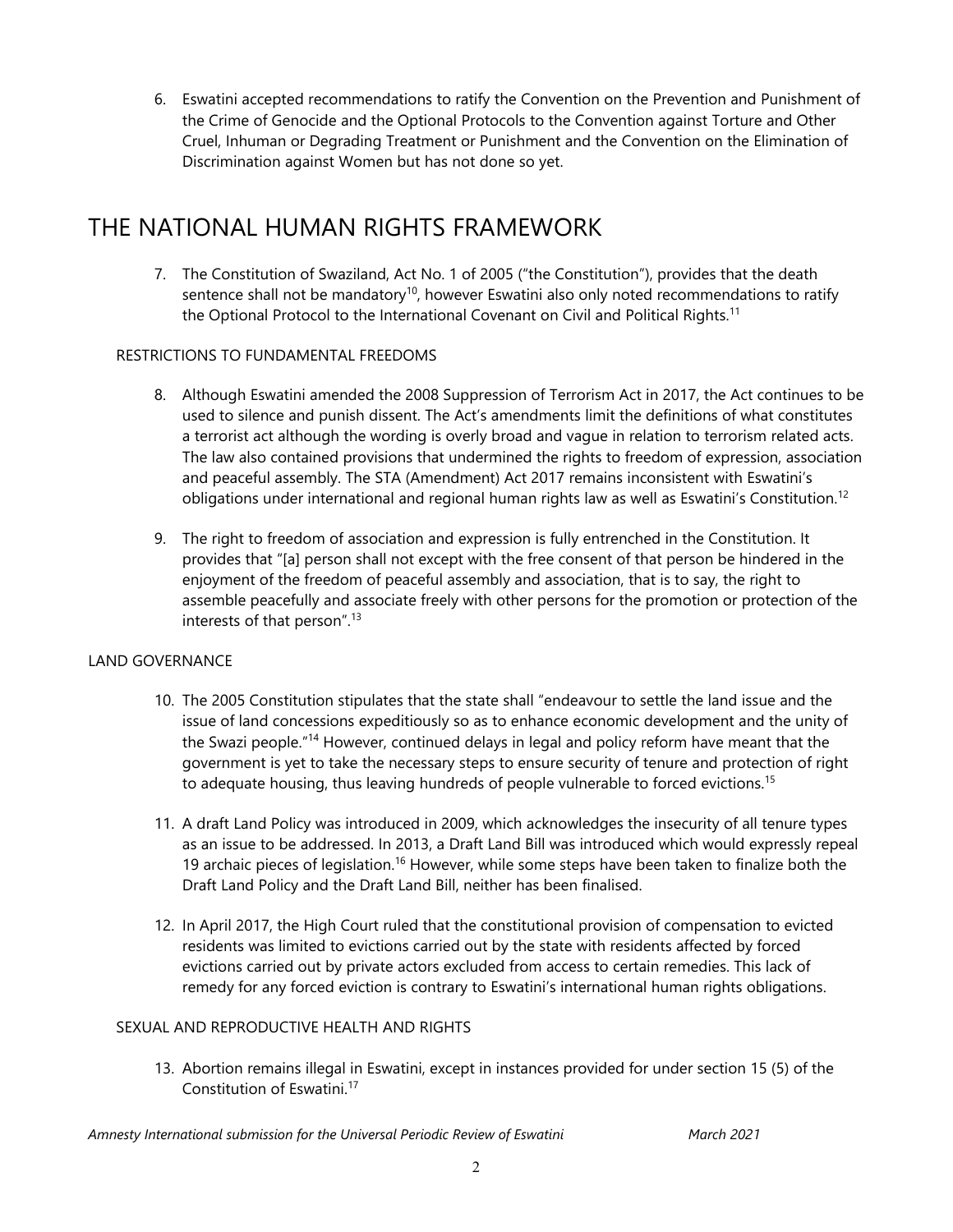# THE HUMAN RIGHTS SITUATION ON THE GROUND

### FREEDOM OF EXPRESSION

- 14. Eswatini continues to ignore the Constitution'<sup>s</sup> provision for fundamental freedoms and uses law enforcement and the courts to threaten and silence dissent. William Mkhaliphi, an elderly sugar cane farmer from Vuvulane, in north-eastern Swaziland, was arrested by police in August 2016 after he voiced concerns about alleged royal investments and land grabbing. He had raised concerns at the traditional Sibaya meeting convened by the King in Ludzidzini Royal Village where the community were invited to give their views on national issues. William Mkhaliphi was charged following spurious allegations of theft and released on bail by the Magistrates' Court in Simunye the same month.<sup>18</sup>
- 15. In February 2020, Zweli Martin Dlamini, editor of Swaziland News, was arrested for publishing articles which criticised the King. He claimed to have been tortured while in custody at Mbabane police headquarters, including by having <sup>a</sup> plastic bag over his head. He was released without charge six hours later and fled to South Africa the following day. The police later raided Dlamini'<sup>s</sup> home in April 2020 and arrested his wife, Nompendulo Nokuthula Mkhonta, leaving their minor children on their own. She alleges that she was tortured by police who wanted to know the whereabouts of her husband. Mkhonta was released after three hours without charge.<sup>19</sup>
- 16. On 23 April 2020, another journalist Eugene Dube was arrested and his mobile phones, laptop and work documents confiscated after he reported critically about King Mswati III. He claimed that the police questioned him for seven hours about the articles that were recently published in Swati Newsweek. He was released without charge and he also claims that his devices and documents were not returned to him.<sup>20</sup>

#### FREEDOM OF ASSOCIATION AND PEACEFUL ASSEMBLY

- 17. Despite the improved provisions for public gatherings in the 2017 Public Order Act, the right to peaceful assembly continues to be restricted, especially for prodemocracy protests where protesters are usually dispersed, while those that are not seen as challenging the king are allowed to proceed. In March 2018 <sup>a</sup> group of civil society groups, community-based organisations and political parties marching to parliament to deliver <sup>a</sup> petition were blocked by the police who refused them entry for the reason that they would disturb Labadzala (the authorities). $^{21}$
- 18. Political activists face repression on account of their peaceful activities. On 21 January 2019, Goodwill Sibaya was charged with contravening the Section 19(1) of the 2018 Suppression of Terrorism Act (STA) and Section 3(1)(A) of the 1938 Sedition and Subversive Activities Act (SSA) after he claimed to be a member of the People's United Democratic Movement (PUDEMO).<sup>22</sup>
- 19. On 20 December 2019, police raided the homes of pro-democracy activists with <sup>a</sup> search warrant that indicated the intension to confiscate all laptops, computers, cell phones and tablets in their possession. Jan Sithole, President of the Swazi Democratic Party (SWADEPA), Sikelela Dlamini, Secretary General of the Swaziland National Association of Teachers (SNAT), Sibongile Mazibuko, President of the Ngwane National Liberation Congress (NNLC), Wandile Dludlu, Secretary General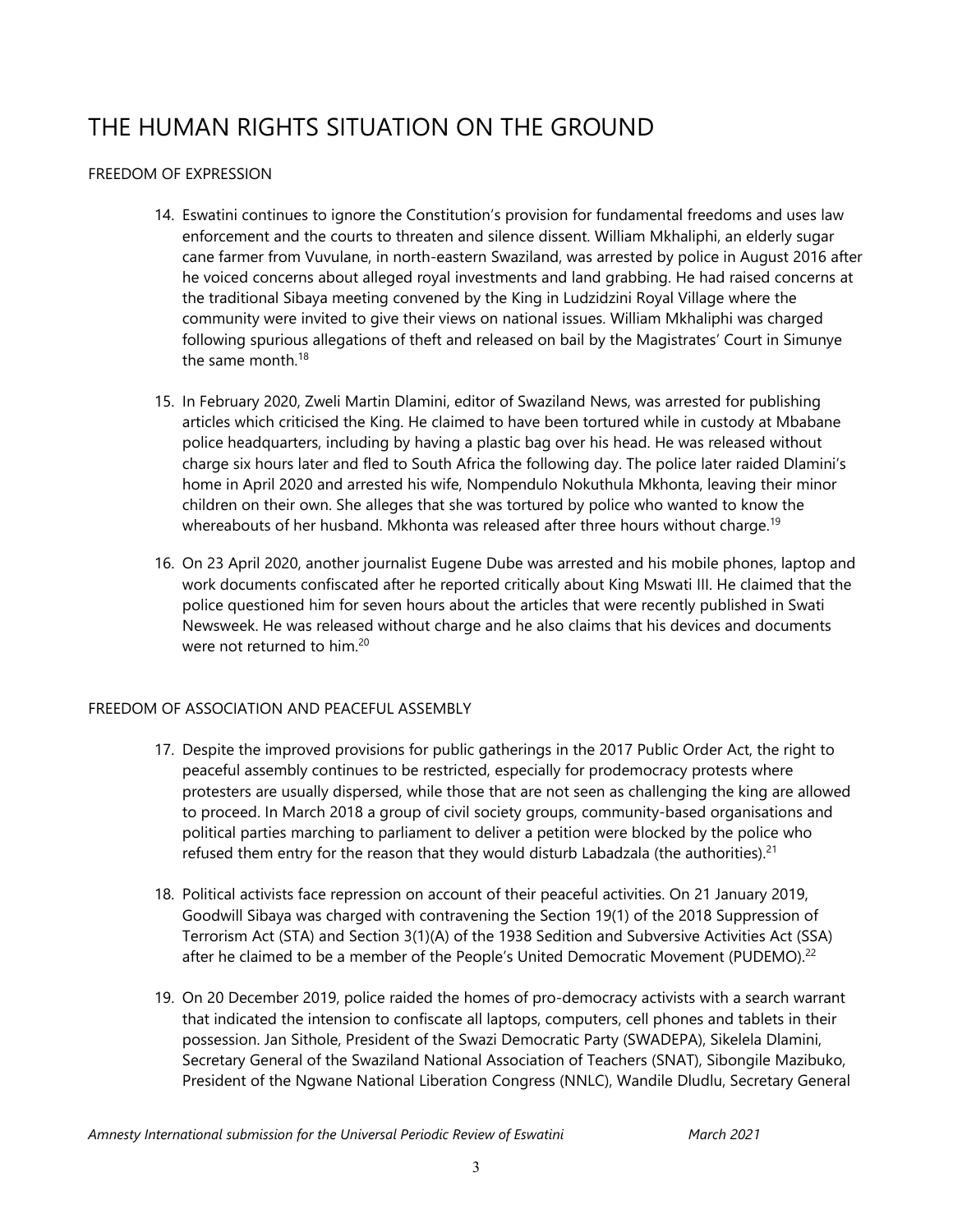of the People'<sup>s</sup> United Democratic Movement (PUDEMO), Amos Bulunga, PUDEMO Manzini Secretary, Dumsane Fakudze, chairperson of the Communist Party of Swaziland, Themba Mabuza from the Swaziland United Democratic Front (SUDF) were detained, interrogated and later released.<sup>23</sup>

#### RIGHT TO HOUSING AND FORCED EVICTIONS

- 20. The absence of <sup>a</sup> legal and policy framework governing land has left many vulnerable to forced evictions. Although the Constitution prohibits arbitrary deprivation of property without compensation, in practice the lack of legal security of tenure has left people vulnerable to repeated forced evictions. Consequently, Eswatini has failed to protect the right to adequate housing, in particular to ensure security of tenure for people who find themselves living on what was once concession land, now converted to privately-owned title-deed land (TDL), without being officially recognized as a "farm dweller".<sup>24</sup>
- 21. On 09 April 2018, the Deputy Sheriff in Mbabane High Court executed <sup>a</sup> court order which resulted in the forced eviction of an entire community of 61 people in the Malkerns. The Malkerns had witnessed forced evictions previously in 2016 and subsequently some families continued to live under threat of imminent eviction. The affected families told Amnesty International they had <sup>a</sup> verbal agreemen<sup>t</sup> with previous farm owners to live on the land, ye<sup>t</sup> when new farm owners bought TDL, they decided to evict the families.<sup>25</sup> Although the eviction orders were granted by the courts, due process requirements as required by Eswatini'<sup>s</sup> regional and international human rights obligations were not followed. As such, the evictions constitute forced evictions.
- 22. Amnesty International has also documented other cases of forced evictions in Nokwane where the Royal Science and Technology Park now stands, demonstrating that this is <sup>a</sup> problem impacting hundreds of people that needs to be urgently addressed.<sup>26</sup>

#### VIOLENCE AGAINST WOMEN AND GIRLS

- 23. Nhlanhla Dlamini was the first man to be charged with rape under the SODV act in January 2020. The arrest was met with mixed reactions, with civil society and women affected by gender-based violence welcoming it, while some prominent people, including at least one parliamentarian, criticised it.<sup>27 28</sup>
- 24. Swaziland Action Group Against Abuse (SWAGAA) estimates that 1 in 3 Swazi women experience some form of sexual violence by the time they are 18 and report that 48.2% of Swazi women experience some form of sexual violence in their lifetime, with boyfriends and husbands being the most frequent perpetrators. Only 3% of these incidents are reported to the police, only 7% of victims access counselling services, 2.1% utilize <sup>a</sup> clinic or hospital and 62.3% say they would have liked to receive some form of help.<sup>29</sup>

#### SEXUAL AND REPRODUCTIVE HEALTH

25. While Eswatini'<sup>s</sup> Ministry of Health acknowledges gaps such as limited decentralization of SRH services to community level in its National policy on sexual and reproductive health 2013 $^{\rm 30}$ , a medical doctor in Raleigh Fitkin Memorial Hospital in Manzini claims to treat an average of four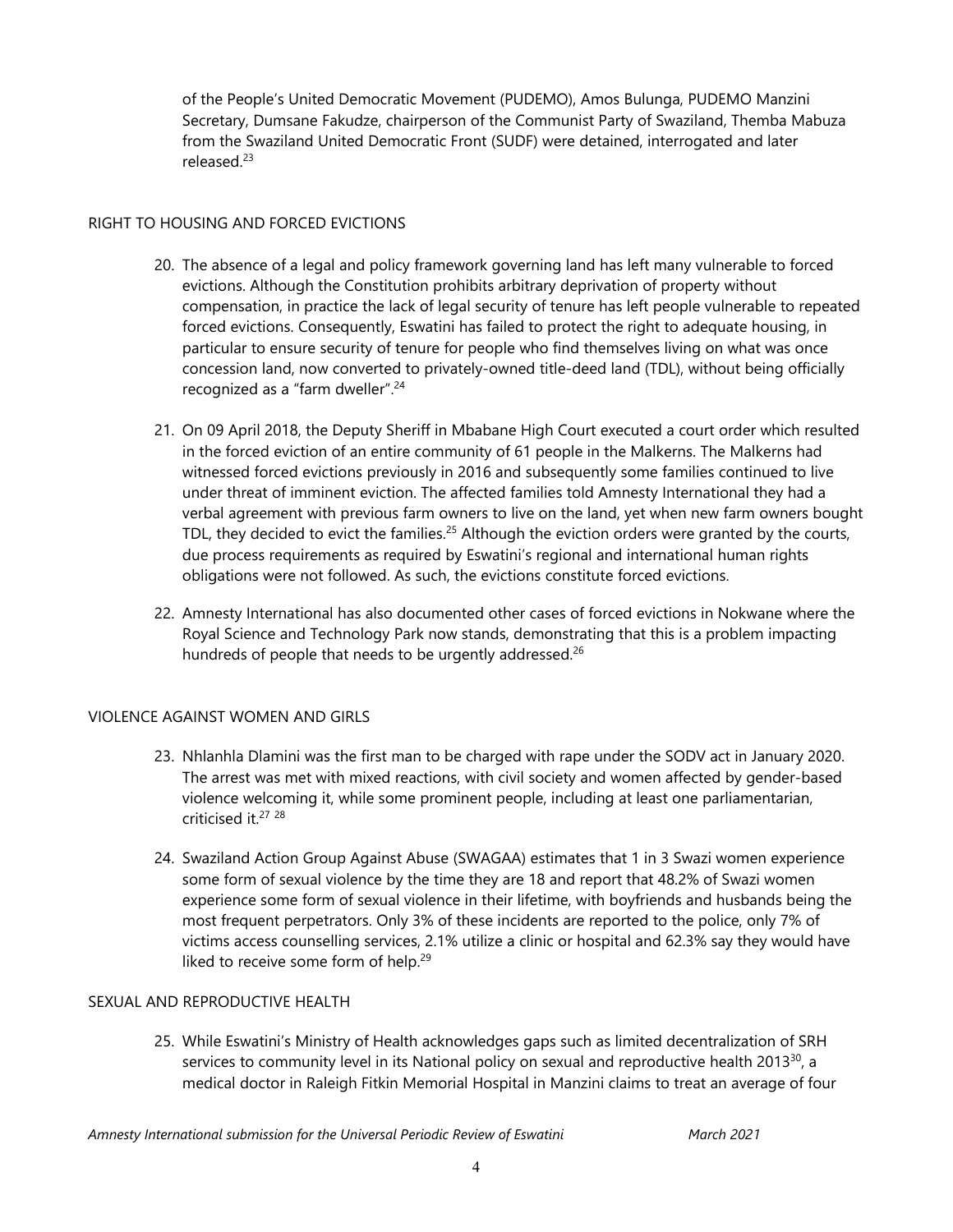women a day for incomplete or botched abortions. $^{31}$ 

26. The Ministry of Health further acknowledges gaps which include inadequate skill and competence among health professionals to deliver SRH Health services; inadequate skills in demand creation for SRH services; and inadequate youth friendly services. 32 Although rape is one of the circumstances where abortion would be allowed, two NGOs, SWAGAA and Save the Children, have not helped any individual procure an abortion.<sup>33</sup> This indicates that women who are entitled to undergo an abortion may face barriers in doing so.

#### RIGHTS OF LESBIAN, GAY, BISEXUAL, TRANSGENDER AND INTERSEX PEOPLE (LGBTI)

- 27. LGBTI persons face ongoing stigma and discrimination which, along with the same-sex relations prohibition, are barriers that hinder access to HIV services and human rights for LGBTI persons and more specifically men who have sex with men in Eswatini, 34 as they are often afraid of seeking healthcare services.<sup>35</sup>
- 28. A 2019 study approved by the Scientific and Ethics Committee of the Ministry of Health of Eswatini found that compared to the general population, LGBTI people have higher levels of mental health concerns, have experienced more violence, and have faced barriers to healthcare directly linked to their sexual orientation, gender identity or gender expression. The study found that in some instances, LGBTI persons were even denied healthcare. 36
- 29. Despite the robust constitutional protections that apply to all persons equally, in September 2019 the governmen<sup>t</sup> rejected an application for registration of Eswatini Sexual and Gender Minorities, <sup>a</sup> LGBTI group that was created earlier in 2019 to advocate for the rights and freedoms of LGBTI persons. <sup>37</sup> The Eswatini Registrar of Companies denied the registration for several reasons, including that same-sex sexual acts are criminalized in Eswatini and therefore the governmen<sup>t</sup> cannot register an organisation that promotes the interest and aspirations of the LGBTI community. The group'<sup>s</sup> legal challenge the Minister of Commerce and Industries' decision to reject its application for registration remained pending in March 2021.<sup>38 39</sup>

### THE DEATH PENALTY

30. Eswatini has not carried out any executions on people that had been sentenced to death since 1983 and has commuted 44 of 45 death sentences to life imprisonment. $^{40}$ 

### RECOMMENDATIONS FOR ACTION BY THE STATE UNDER REVIEW

#### **Amnesty International calls on the government of Eswatini to:**

#### *NATIONAL HUMAN RIGHTS FRAMEWORK*

 Lift the ban on political parties and allow candidates who are from political parties to operate freely without fear of detention, harassment, or attacks.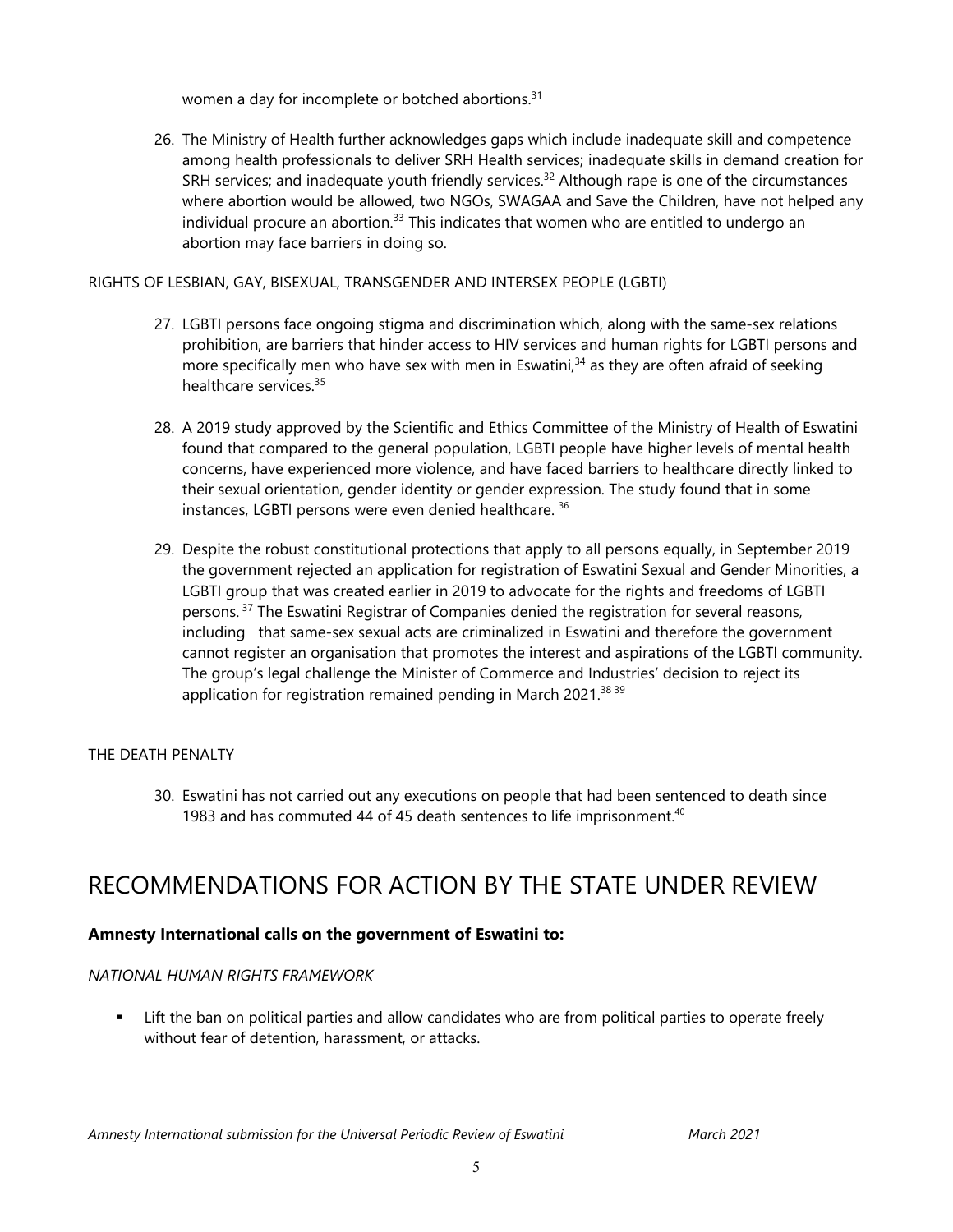- Expedite the finalization of the land policy and land bill and ensure they are compatible with international human rights obligations arising from the right to adequate housing.
- Ratify the Convention on the Prevention and Punishment of the Crime of Genocide and the Optional Protocols to the Convention against Torture and Other Cruel, Inhuman or Degrading Treatment or Punishment and the Convention on the Elimination of Discrimination against Women.

#### *FREEDOM OF EXPRESSION, ASSOCIATION AND PEACEFUL ASSEMBLY*

- $\mathbf{r}$  . Repeal the Suppression of Terrorism Act, 2008 (as amended in 2017) immediately as it is an inherently flawed piece of legislation to bring it in line with Swaziland'<sup>s</sup> obligations under international and regional human rights law as well as the Swaziland.
- Amend the Public Order Act of 2017 so that it fully protects the rights to freedom of expression and to peaceful assembly.
- Allow journalists, human right defenders and activists to do their work without fear of harassment and attacks from authorities.
- Allow and create and enabling environment that would encourage public debate and dialogue even on sensitive and controversial issues such LGBTI.
- Allow registration of all NGOs without discrimination and restrictions.

### *RIGHT TO HOUSING AND FORCED EVICTIONS*

- Declare <sup>a</sup> nationwide moratorium on mass evictions until adequate legal and procedural safeguards are in place to ensure that all evictions comply with international and regional human rights law and standards. This should include <sup>a</sup> public announcement and immediate measures that the governmen<sup>t</sup> should take to ensure that those under threat of eviction are protected.
- $\mathbf{E}^{\text{max}}$  Begin the process of drafting legislation, which explicitly prohibits forced evictions and sets out safeguards that must be strictly followed before any eviction is carried out. This law should be in strict compliance with Eswatini'<sup>s</sup> Constitution and international and regional human rights law and standards, including in respect of the provision of effective remedies.
- Ensure that in the development of the law which prohibits forced evictions that there are genuine and transparent consultations with all stakeholders, including those living on Swazi Nation Land, farm dwellers and those whom the governmen<sup>t</sup> terms "squatters" and who live with <sup>a</sup> lack of security of tenure.

#### *VIOLENCE AGAINST WOMEN AND GIRLS*

- Implement <sup>a</sup> public education programme to combat domestic violence, including by disseminating publicly, information in Siswati regarding the Sexual Offences Domestic Violence Act 2018 and ensure publication of <sup>a</sup> summarised version of the SODV act is widely circulated at community level.
- Take steps to ensure that the Swazi customary law is in line with line with the international and regional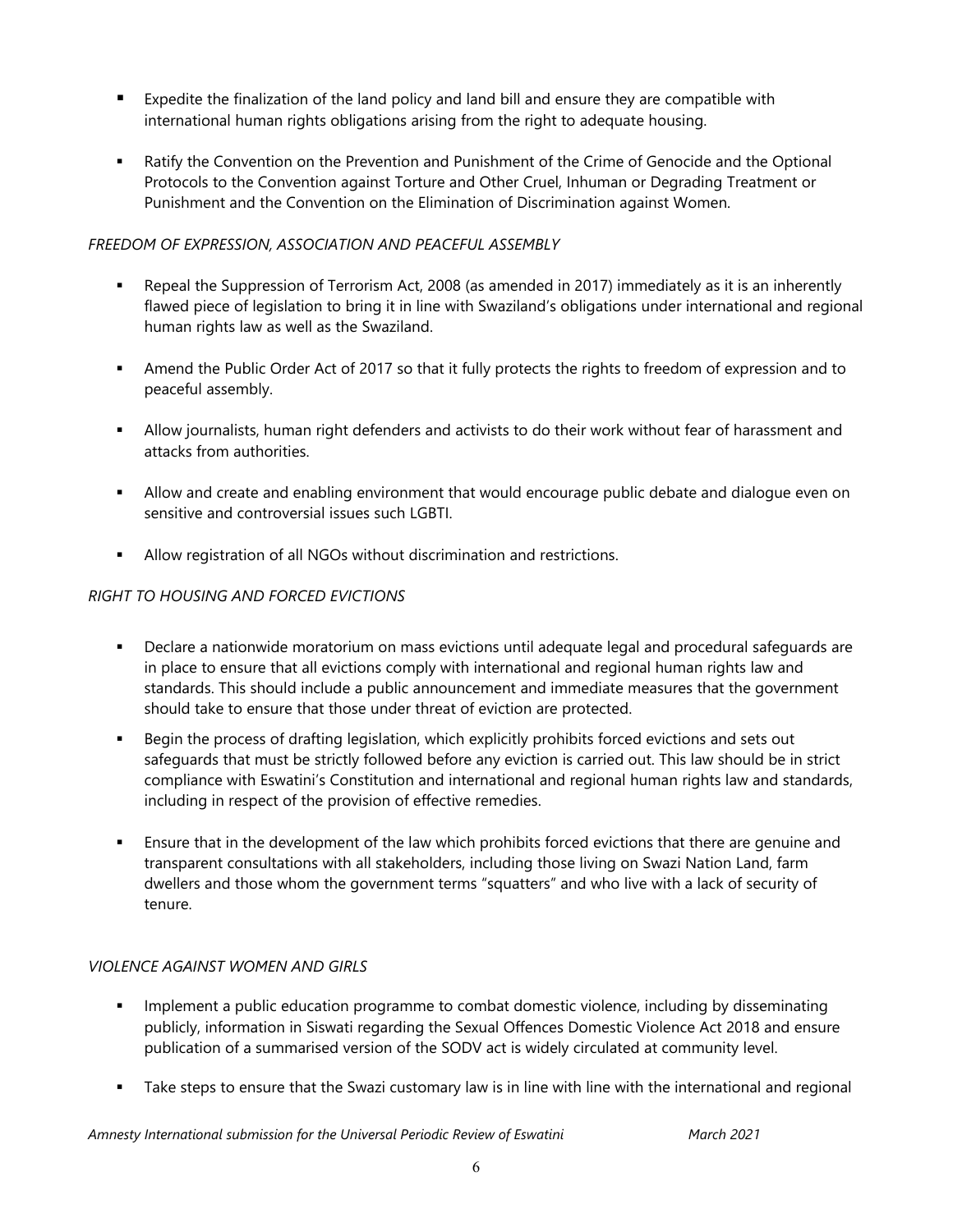instruments to which Eswatini acceded or ratified, especially the elimination of discrimination against women.

#### *SEXUAL AND REPRODUCTIVE HEALTH*

 $\blacksquare$  Decriminalise abortion and guarantee the provision of, and access to comprehensive sexual and reproductive health services and goods, including safe abortion and post-abortion care, and modern contraceptives.

#### *RIGHTS OF LESBIAN, GAY, BISEXUAL, TRANSGENDER AND INTERSEX PEOPLE (LGBTI)*

- Repeal all laws that criminalize consensual same-sex sexual conduct and guarantee elimination of all forms of discrimination based on sexual orientation and gender identity.
- Take steps and measures to address the root causes of stigma and discrimination towards LGBTI persons.

#### THE DEATH PENALTY

 Commute, without delay, all death sentences to terms of imprisonment with <sup>a</sup> view to abolishing the death penalty.

<sup>10</sup> Section 15 of the Constitution of the Kingdom of Swaziland 2005,

55/8785/2018) <https://www.amnesty.org/en/documents/afr55/8785/2018/en/>

<sup>1</sup> Report of the Working Group on the Universal Periodic Review – Swaziland 13 July 2016; A/HRC/33/14

<sup>&</sup>lt;sup>2</sup> A/HRC/33/14 – Recommendations 107.51 (Canada), 107.52 (Mexico), 107.53 (Czech Republic), 107.49 (South Africa)

<sup>&</sup>lt;sup>3</sup> A/HRC/33/14 – Recommendations 107.56 (Czech Republic), 107.57 (Spain) 107.58 (United States of America) 107.55 (Algeria), 109.63 (Netherlands), 109.62 Latvia, 109.61 (France)

<sup>4</sup> A/HRC/33/14 – Recommendations 109.49 (Latvia), 107.32 (Côte d'Ivoire), 109.30 (France), 109.51 (Australia) 107.26 (Uganda), 107.27 (Honduras), 107.28 (Indonesia),107.29 (Uganda), 107.30 (United Kingdom of Great Britain and Northern Ireland), 107.31 (Ukraine), 107.22 (Turkey), 109.31 (Botswana), 108.3 (Sudan), 107.20 (Cyprus), 109.50 (Algeria), 107.21 (Mexico), 107.25 (Panama), 107.33 (Spain), 107.44 (Italy) 5 Amnesty International, *Human Rights in Africa, Review of 2019* (Index: AFR 01/1352/2020)

<sup>&</sup>lt;sup>6</sup> Amnesty International, Memorandum to the government of Swaziland on the Suppression of Terrorism (Amendment) Bill, 2016, Index: AFR 55/3971/2016

<sup>&</sup>lt;sup>7</sup> Southern Africa Litigation Centre, Alignment of Eswatini's Domestic Laws with Recommendations of United Nations Human Rights Mechanisms, <https://www.southernafricalitigationcentre.org/wp-content/uploads/2018/09/Eswatini-Human-Rights-Research-Report.pdf> 8 Swaziland Government Gazette, 16 July 2018

<https://www.ilo.org/dyn/natlex/docs/SERIAL/108709/134536/F1384531235/SWZ108709%20Eng.pdf>

<sup>9</sup> A/HRC/33/14 – Recommendations 110.03 (Slovenia), 109.72 (Australia), 109.70 (Norway), 109.71 (Czech Republic)

<http://www.gov.sz/images/stories/Constitution%20of%20%20SD-2005A001.pdf>

<sup>&</sup>lt;sup>11</sup> A/HRC/33/14 – Recommendations 109.38 (France), 109.39 (Italy), 109.37 (Slovenia)

 $^{12}$  Amnesty International, Memorandum to the government of Swaziland on the Suppression of Terrorism (Amendment) Bill, 2016 (Index: AFR 55/3971/2016) <https://www.amnesty.org/download/Documents/AFR5539712016ENGLISH.pdf>

<sup>&</sup>lt;sup>13</sup> Article 25 (2), Constitution of the Kingdom of Swaziland 2005,

<http://www.gov.sz/images/stories/Constitution%20of%20%20SD-2005A001.pdf>

<sup>&</sup>lt;sup>14</sup> Article 59 (6), Constitution of the Kingdom of Swaziland 2005,

<http://www.gov.sz/images/stories/Constitution%20of%20%20SD-2005A001.pdf>

<sup>&</sup>lt;sup>15</sup> Amnesty International, "They don't see us as people": Security of Tenure and forced evictions in Eswatini, 30 August 2018, (AFR

<sup>&</sup>lt;sup>16</sup> Amnesty International, "They don't see us as people": Security of Tenure and forced evictions in Eswatini, 30 August 2018, (AFR 55/8785/2018) <https://www.amnesty.org/en/documents/afr55/8785/2018/en/>

<sup>&</sup>lt;sup>17</sup> Section 15 of the Constitution of the Kingdom of Swaziland 2005,

<http://www.gov.sz/images/stories/Constitution%20of%20%20SD-2005A001.pdf>

<sup>18</sup> Kenworthy news media, *William dared to challenge the king*, 16 September 2016 [https://stiffkitten.wordpress.com/2016/09/16/william](https://stiffkitten.wordpress.com/2016/09/16/william-dared-to-challenge-the-king/)[dared-to-challenge-the-king/](https://stiffkitten.wordpress.com/2016/09/16/william-dared-to-challenge-the-king/)

<sup>19</sup> Committee to Protect Journalists, *Swazi editor flees to South Africa, wanted in false news investigation*, 15 May 2020, <https://cpj.org/2020/05/swazi-editor-flees-to-south-africa-wanted-in-false/>